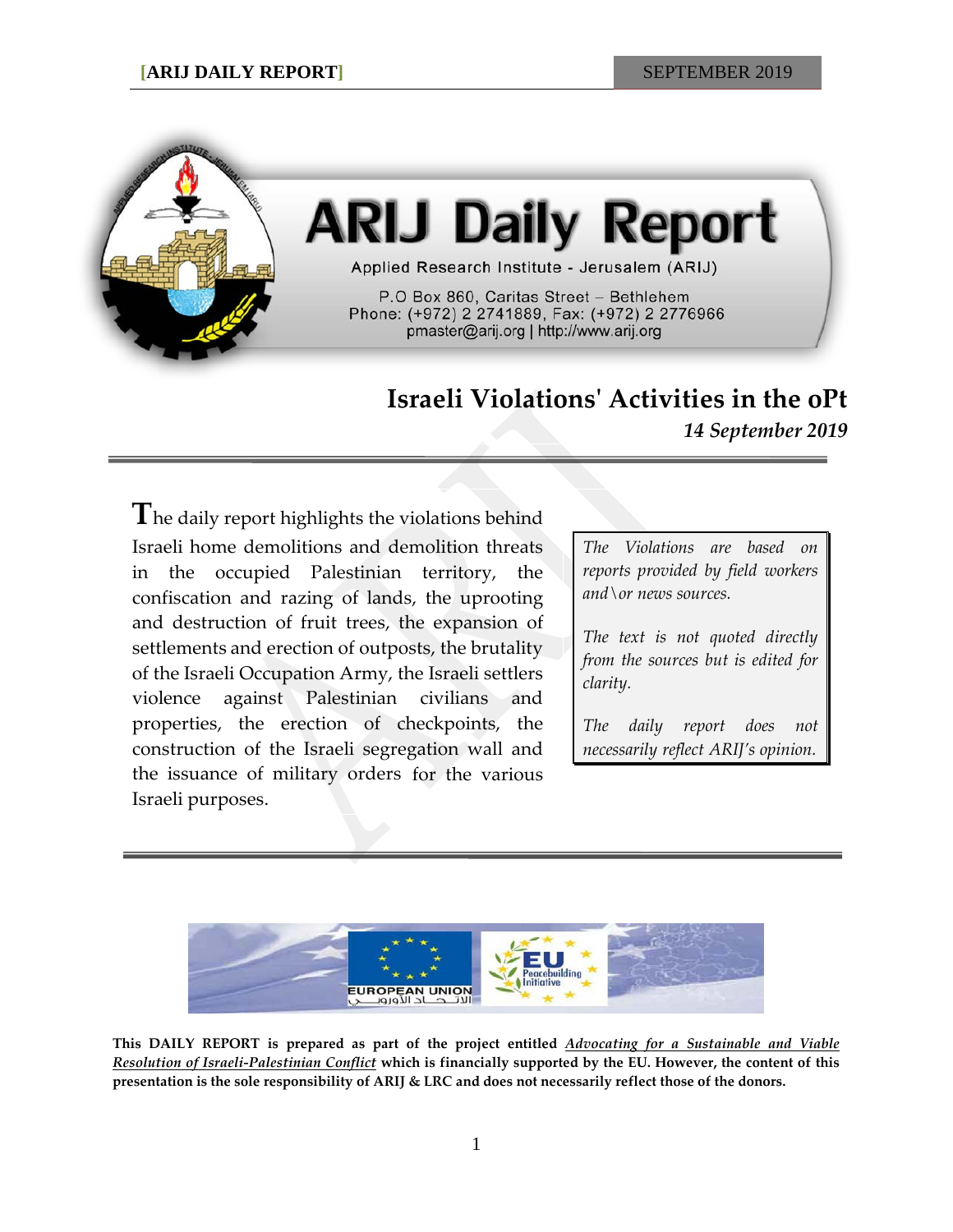## **Brutality of the Israeli Occupation Army**

- The Israeli occupation Army (IOA) attacked the weekly procession against the Separation Wall and settlements, in Kufur Qaddoum village, east of the northern West Bank city of Qalqilia, causing many injuries. The Palestinians, accompanied by international peace activists, marched from the center of the village, heading towards the village's main road, which has been blockaded for the last sixteen years. The IOA attacked the protesters immediately after they started marching in their village, an fired many gas bombs, concussion grenades, and rubber-coated steel bullets at them. Dozens suffered the effects of teargas inhalation, and others suffered cuts and bruises, before receiving treatment at the local clinic. The IOA also tried to ambush and detained the protesters by hiding behind trees, or around homes and their yards. (IMEMC 14 September 2019)
- The Israeli occupation Army (IOA) injured, dozens of Palestinians, among them children, including a girl with special needs, in the <u>al-'Isawiya town</u>, in occupied East Jerusalem. The IOA invaded the town and fired gas bombs at many homes, and streets, without any provocation, causing dozens of Palestinians, including children, to suffer the effects of teargas inhalation. One of the wounded children is a little girl with special needs, who passed out for around three minutes while in her room after suffering the severe effects of teargas inhalation. (IMEMC 14 September 2019)
- In Ramallah, the Israeli occupation Army (IOA) broke into and ransacked a house in Deir Nidham village overnight, with no reported arrests. (PALINFO 14 September 2019)
- In Jerusalem, The Israeli occupation Army (IOA) stormed Al Issawiya town and fired volleys of tear gas grenades at homes, causing one child with special needs to suffer from inhaling the resultant fumes. (PALINFO 14 September 2019)

### **Israeli Arrests**